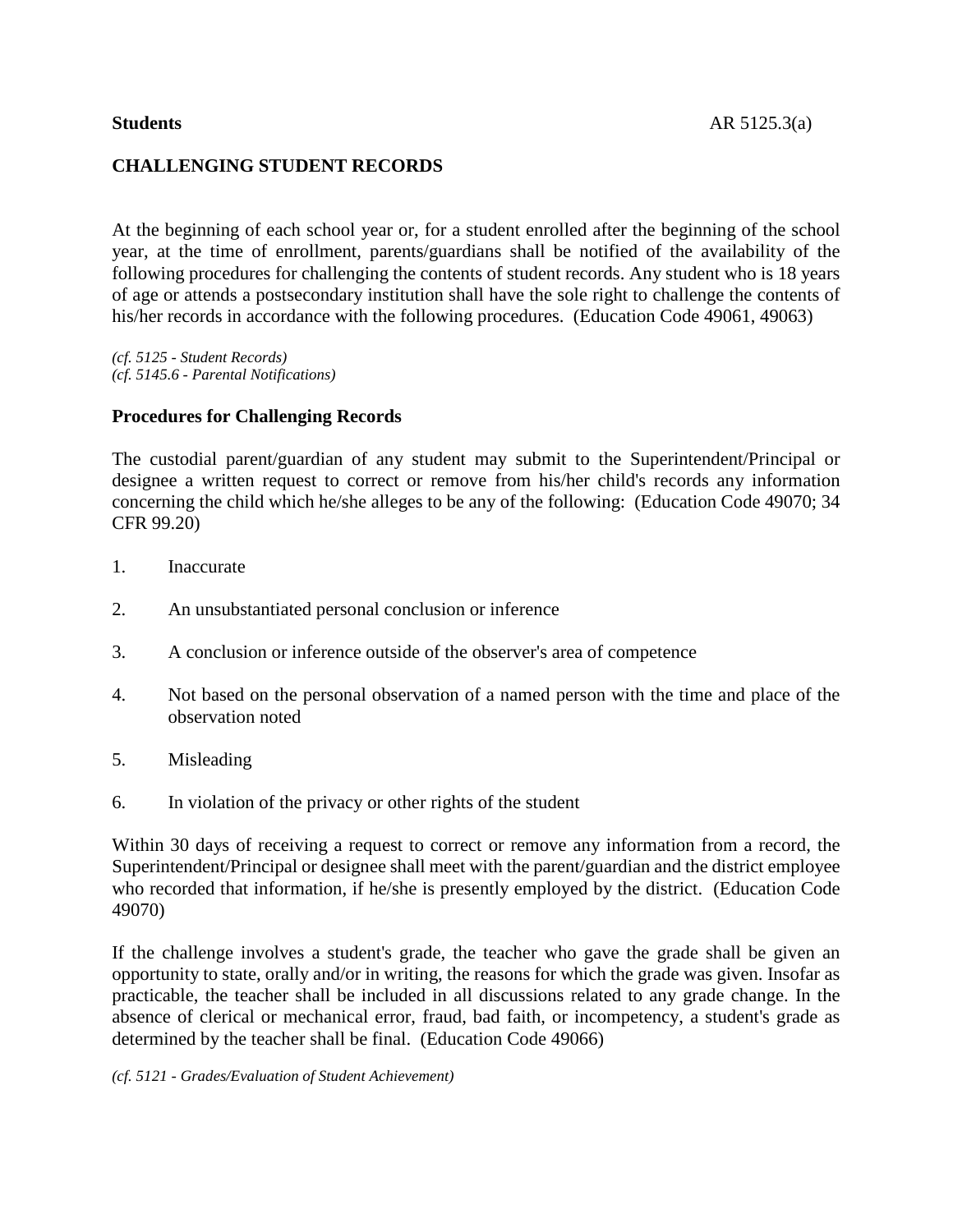## **CHALLENGING STUDENT RECORDS** (continued)

#### **Resolution of Challenge/Appeals**

After considering all relevant information, the Superintendent/Principal or designee shall sustain or deny the parent/guardian's allegations. (Education Code 49070)

If the parent/guardian's allegations are sustained, the Superintendent/Principal or designee shall order the correction or removal and destruction of the information. (Education Code 49070)

If the Superintendent/Principal or designee denies the allegations, the parent/guardian may, within 30 days, appeal the decision in writing to the Board of Trustees. Within 30 days of receiving the written appeal, the Board shall meet in closed session with the parent/guardian and the district employee who recorded the information, if he/she is presently employed by the district. The Board shall then decide whether to sustain or deny the allegations. The decision of the Board shall be final. (Education Code 49070)

*(cf. 9321 - Closed Session Purposes and Agendas) (cf. 9321.1 - Closed Session Actions and Reports)*

If the Board sustains any or all of the allegations, the Superintendent/Principal or designee shall immediately order the correction or removal and destruction of the pertinent information from the student's records and shall inform the parent/guardian in writing that the information has been corrected or destroyed. (Education Code 49070)

If the parent/guardian does not file an appeal, or if the appeal is denied by the Board, the parent/guardian shall be informed of his/her right to submit a written objection to the information. Any statement submitted by the parent/guardian shall be maintained with the contested part of the record for as long as the record is maintained and shall be disclosed whenever the related part of the record is disclosed. (Education Code 49070; 34 CFR 99.21)

*Legal Reference: (see next page)*